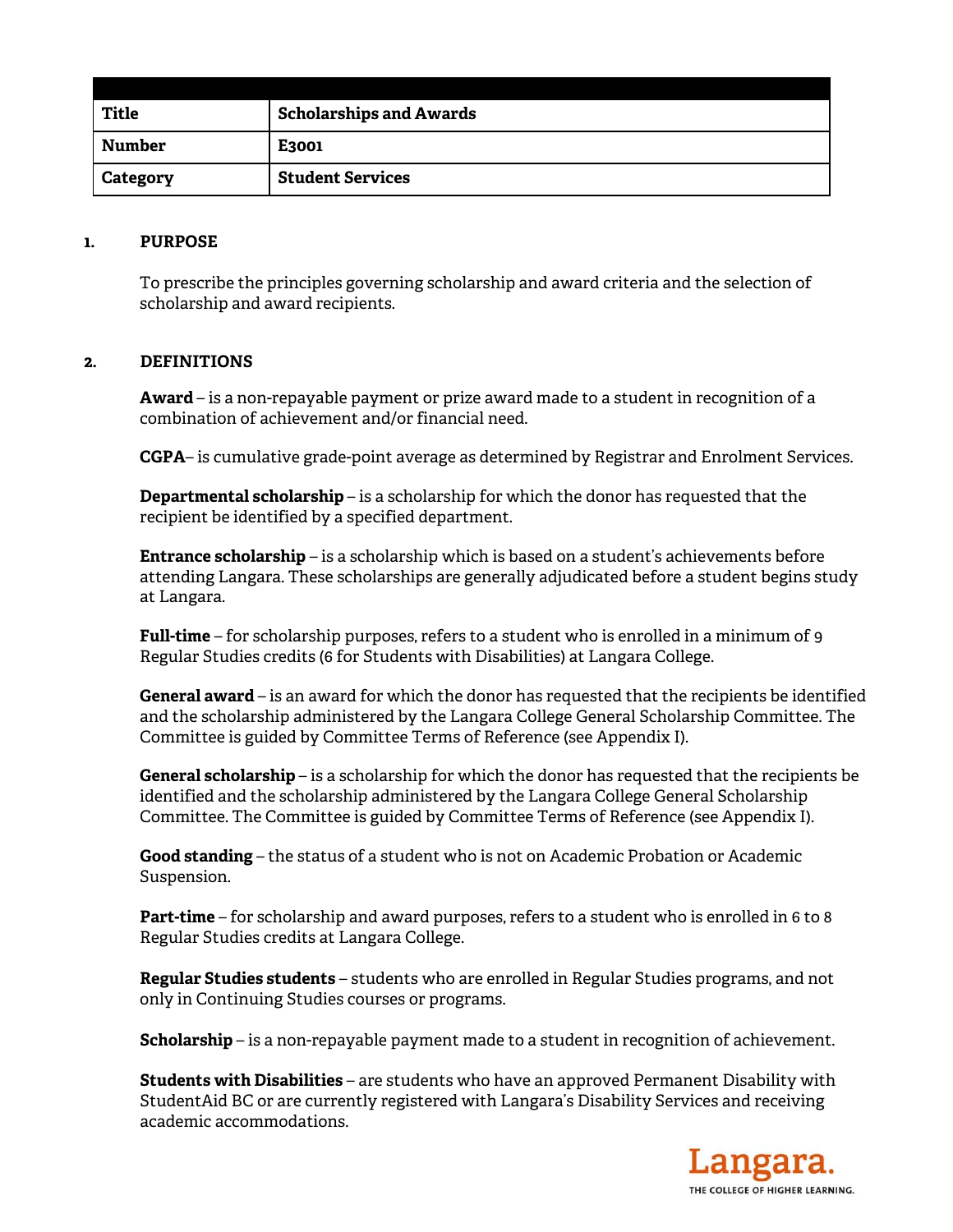# **3. POLICY**

- 3.1. Langara College scholarships and awards are intended to recognize and support the outstanding achievement of Langara College students.
- 3.2. Scholarship and award recipients will satisfy all criteria specified by a donor, unless the donor agrees to waive those criteria.
- 3.3. Unless specified by the donor, scholarship and award recipients will satisfy College eligibility requirements listed in 3.4 or 3.5.
- 3.4. Scholarship and award recipients will:
	- a) be in good standing at the College;
	- b) be full-time Regular Studies students in the semester for which the scholarship or award will be received, and in at least one of the previous two semesters; and
	- c) for General Scholarships, have a cumulative GPA of 3.5 or higher and for Departmental Scholarships, have a cumulative GPA of 3.0 or higher.

Entrance scholarship recipients do not need to meet the requirements set out in 3.4.

- 3.5. Recipients of Langara College entrance scholarships and awards will:
	- a) be admitted to Langara College; and
	- b) be registered as full-time students in the semester for which the scholarship will be awarded.
- 3.6. Part-time students enrolled in 6 to 8 Regular Studies credits in the semester for which the scholarship or award will be received, and in at least one of the past two semesters, may receive scholarships and awards if they meet one of the following conditions:
	- a) the donor has directed a portion or all of a fund to part-time students; or
	- b) for Departmental Scholarships, where the department demonstrates exceptional circumstances, such as high program enrolment of part-time students.
- 3.7. The General Scholarship Committee will award the largest monetary general scholarships and awards to the highest achievers, normally enrolled in at least their third semester of study or in the second semester of a one-year career or vocational program for the semester in question. Smaller monetary general scholarships and awards may be given to students in their second semester of study. General scholarships will be based on the following criteria, in descending order of importance:
	- a) enrolment in 15 or more Langara College credits for the semester in question, and at least one of the past two semesters; or equivalent for Students with Disabilities
	- b) maintenance of a minimum 3.5 Cumulative GPA over the longest period
	- c) demonstrated improvement as defined by steady increase of cumulative GPA over time
	- d) variety of courses
	- e) length of time as a Langara College student.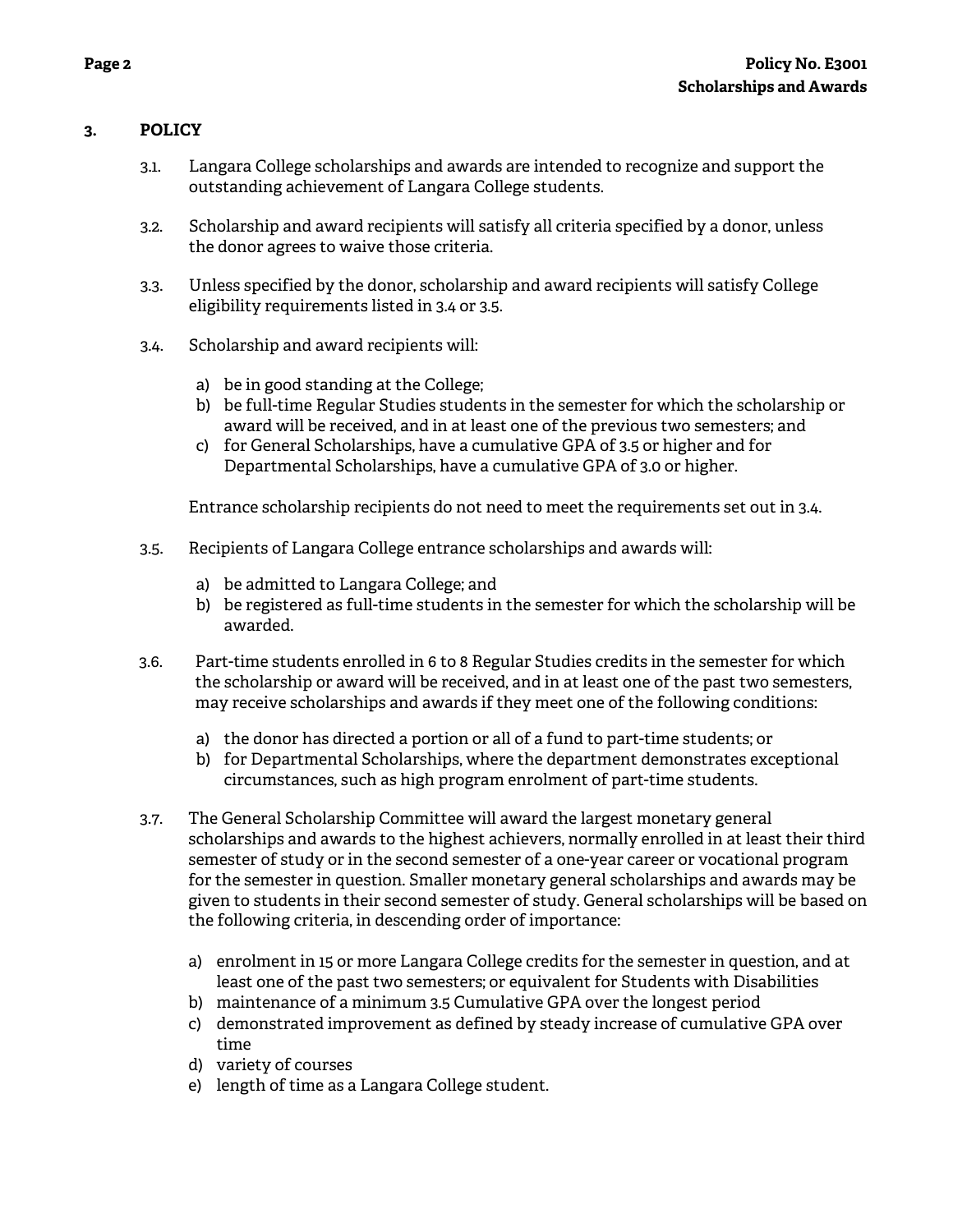3.8 Students may normally only receive one General Scholarship or Award per term. Students may receive multiple Departmental Scholarships or Awards, in addition to one General Scholarship or Award.

#### **4. RESPONSIBILITY**

For inquiries relating to this policy, contact the Dean, Student Services and Registrar.

#### **5. REGULATIONS/PROCEDURES**

Appendix I – General Scholarship Committee Terms of Reference

| <b>History/Revision</b> |                   |  |
|-------------------------|-------------------|--|
| Origination Date        | February 22, 2005 |  |
| Amendment Date          | November 17, 2015 |  |
| Next Review Date        | November 17, 2018 |  |